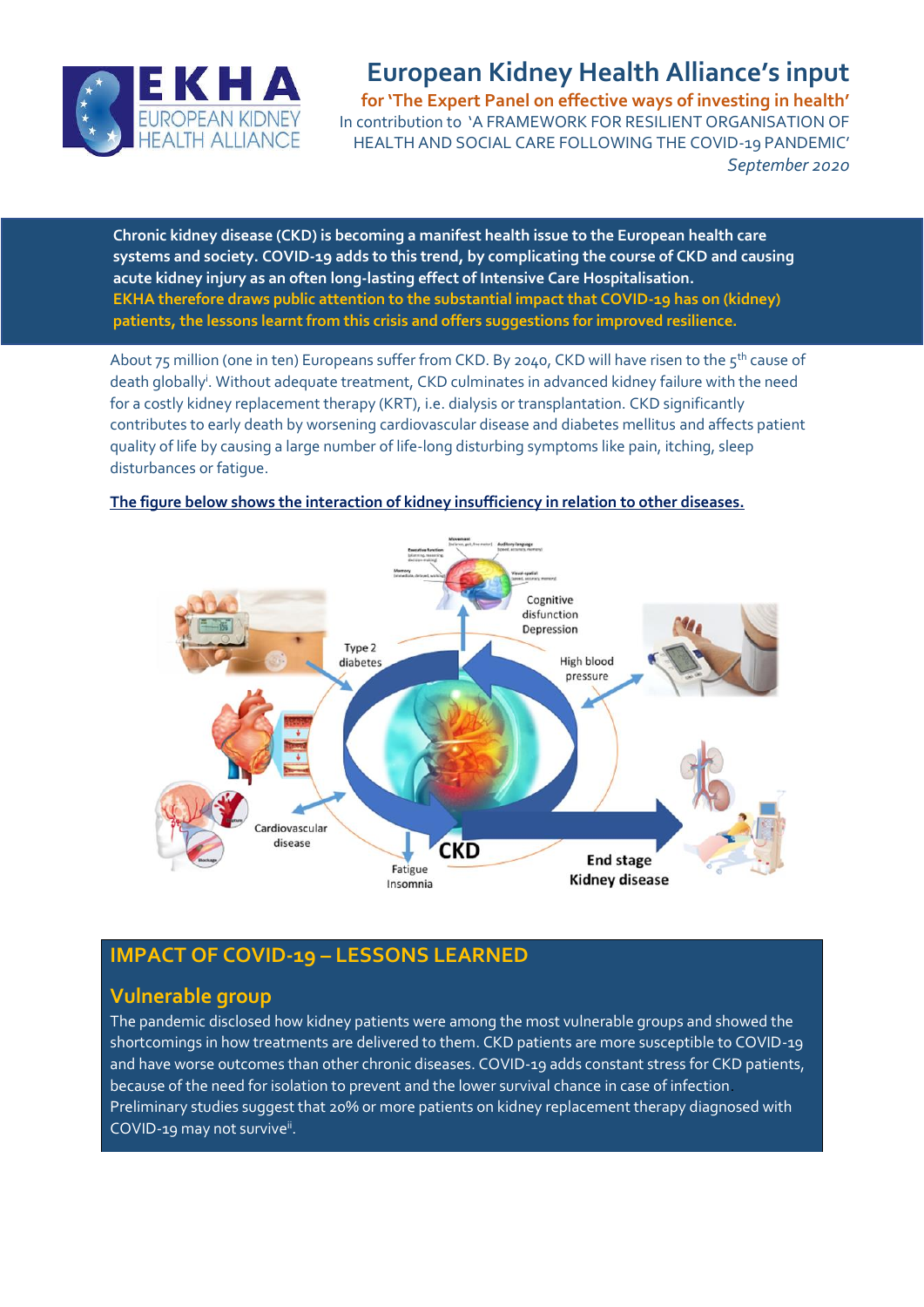### **Dialysis risk**

Also, the COVID-19 crisis has a large impact on the quality of dialysis care. As closed communities, incentre hemodialysis units are susceptible for COVID-19 outbreaks affecting both patients and personnel. Incentre hemodialysis patients were disproportionately affected because of the mandatory contact time (usually ≥3 x 4 hours per week). Furthermore, Peritoneal Dialysis (PD) catheter insertions (used for home dialyses) have been postponed as non-urgent, forcing patients to start on incentre catheter based hemodialysis at much higher risk or to wait for a necessary therapy.

## **Acute kidney injury (AKI)**

A majority of hospitalized COVID-19 patients, entered without kidney failure, developed acute kidney injury (AKI) and a subsequent need for acute dialysis in those patients led to shortages in supplies. Preliminary data from the US Centres of Disease Control suggests that almost 35% of patients with AKI did not survive. As many patients with AKI subsequently evolve into CKD. A similar evolution is likely in COVID-19 patients surviving AKI.

### **Transplantation rate**

COVID-19 has profoundly impacted organ (including kidney) donation and transplantation activities across Europe. The need to shift the focus of intensive care units – where most donors are recruited– to COVID-19 treatment together with difficulties ensuring safety for transplanted patients, have compounded transplantation rate. As one in five waitlisted patient dies per year before receiving the organ they are waiting for, this causes great uncertainty for the patient community. In addition, COVID-19 could have a long-lasting impact on donation rates if patients who recovered from COVID-19 would impose a risk of transmitting the disease, thus potentially disqualifying them as donors?

### **SOLUTIONS FOR RESILIENCE**

There is a need for a change in the thinking pattern, which should lead to more sustainable and more cost-saving measures. The following steps are essential for a more efficient approach to the foreseeable COVID-19 flare-up or the outbreak of an even more serious infection or other type of crisis.

- **1. Better flow of information and guidelines**
- **2. Augment efforts on good lifestyle CKD prevention & control**
- **3. Improve secondary prevention**
- **4. Conceptually changing the dialysis principle**
- **5. Set up an EU-level data collection system on Chronic Disease including CKD and risks factors**
- **6. Promote best practices that encourage different modes of KRT**
- **7. Support digital transformation of kidney care**
- **8. Continue the running efforts on organ availability and transplantation quality**

#### **1. Better flow of information and guidelines**

In depth information about kidney disease and its risk factors is needed with adjusted outreach to the general population, all stages of kidney failure, all levels of literacy, and medical professionals. The right attention for CKD in public documents is a condition for success.

#### **2. Augment efforts on good lifestyle CKD prevention & control**

Only 3% of health budget across the EU is currently earmarked for disease prevention<sup>iii</sup>. Increased EU investments and regulatory measures to eliminate key lifestyle-related risk factors such as smoking, excessive use of alcohol, high consumption of salt, fat and sugar and inadequate daily physical activity should be implemented to tackle the prevalence of CKD and chronic disease at large and improve COVID-19 survival quality.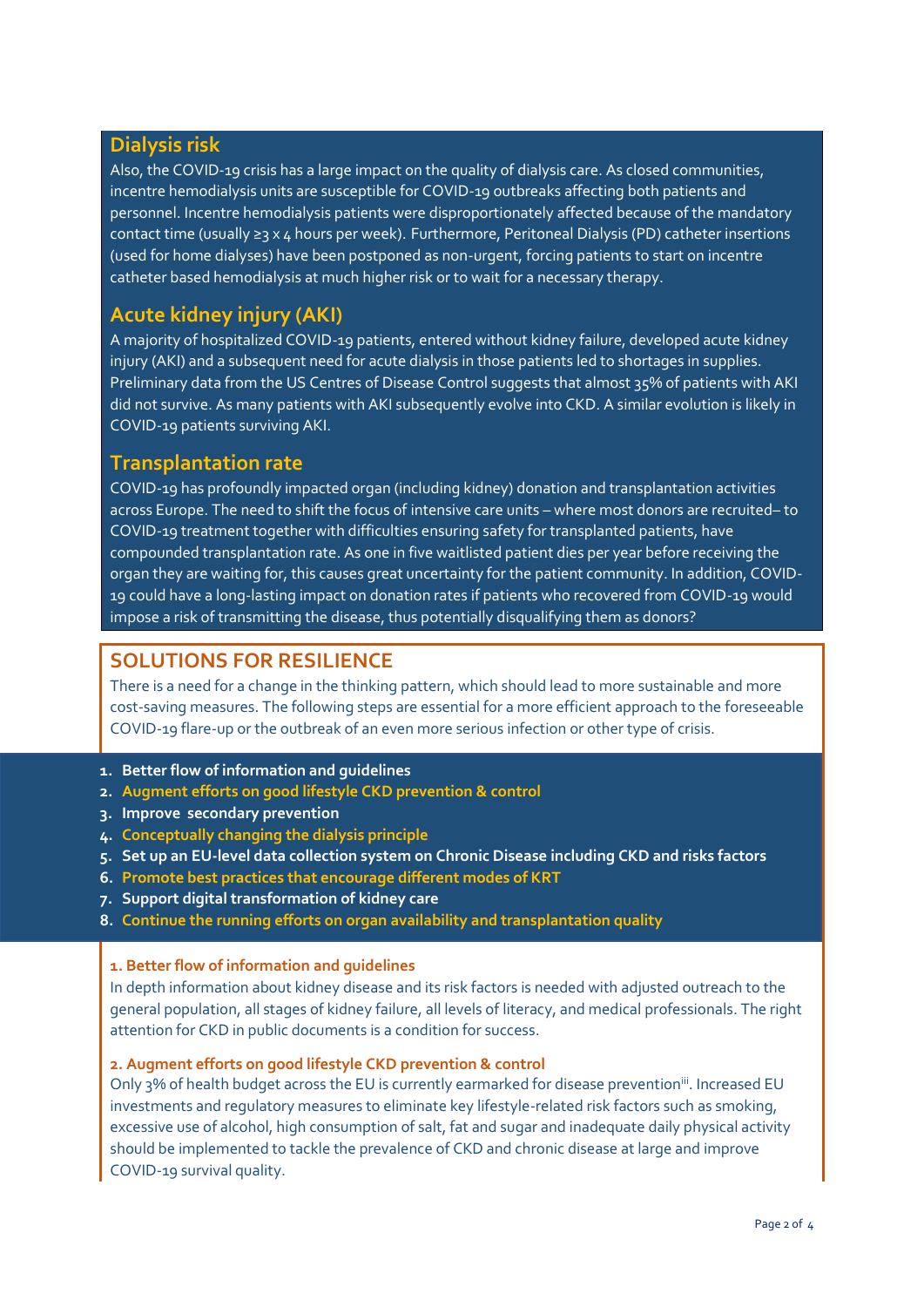As the economic consequences of COVID-19 put health systems under pressure, it will also be crucial to strengthen health promotion and disease prevention measures as a way of reducing healthcare costs and prevent healthcare systems 'overburden` in the future. We encourage an evaluation of the quality of public information campaigns for food and life style advice.

#### **3. Improve secondary prevention**

Healthcare organizations across Europe are setting up screening programs for the early detection of CKD for people at risk. As soon as CKD has been diagnosed, pharmaceutical interventions are limited to antihypertensives that slow down the deterioration of kidney function, or to drugs that treat the complications that arise from CKD (a.o. anaemia and bone disease). There is a need for drugs that directly target the kidney itself and help restore or preserve the kidney function. To this end, this unmet need is largely neglected by the pharmaceutical industry, even though adequate treatment of CKD would also reduce the risk for cardiovascular disease, cancer, secondary effects as cramps and itching. The disease and cost reduction potential is high.

#### **4. Conceptually changing the dialysis principle**

Patients are urgently asking for new inventions that help them gaining more control of their lives and alleviate or even cure kidney disease and its complications. Innovation should go beyond new drugs and include the design and development of medical devices that replace kidney functions, such as portable, biological or implantable artificial kidneys or devices that aid in disease monitoring.

For 75 years chronic hemodialysis is saving the lives of kidney patients. In contrast to many other medical devices, the technology has barely evolved. Quality of life and survival remain dismal. Treatment options lacked innovation for decades, while the potential is growing, for example regenerative medicine and nano-membrane technologies. And with a huge consumption of energy, plastic and water, especially hemodialysis is also in need of ecologic reconceptualization.

#### **5. Set up an EU-level data collection system on Chronic Disease including CKD and risk factors**

COVID-19 has shown that interoperable and comparable data on diseases are essential to build effective and evidence-based policies. Th[e ERA-EDTA registry,](https://www.era-edta.org/en/registry/) which collects data on patients receiving KRT via the national and regional registries in Europe and th[e ERACODA](https://www.eracoda.org/) database<sup>iv</sup>, which collects individual data of patients that receive KRT and have COVID-19, , are good examples of data sharing and pooling mechanisms across countries that could evolve as valuable EU initiatives if extended to CKD not on KRT. Such an EU-wide system, involving all Member States, built on the same model as the European Network of Cancer Registries (ENCR), would improve the quality, comparability and availability of CKD data. The ECDC has done excellent work in the acute follow-up of the pandemic, but since chronic disease patients were heavily affected, an extension of competences is imperative.

#### **6. Promote best practices that encourage different modes of KRT**

There are two dialysis treatment options for kidney failure: Hemodialysis (HD) – performed in hospitals or at home – or Peritoneal dialysis (PD) – performed at home. In general, home dialysis is known to be a cost-effective way to reduce visits to the hospital and to improve the quality of life of patients.

During the pandemic, data showed that home therapies also contributed to reduce patient's exposure to COVID-19 - the proportion of COVID-19 patients was higher among HD patients than in PD patients<sup>y</sup> – and helped to guarantee the continuity of care for CKD patients. Unfortunately, the choice between different modes of KRT for kidney patients is not available in all Member States, largely because of financial and resource constraints<sup>vi</sup>. The EU should support Member States in sharing and implementing best practices which encourage increasing availability of home care treatments. This would not only improve the quality of life of patients on the long-term but also allow effective shielding at home in times of pandemic.